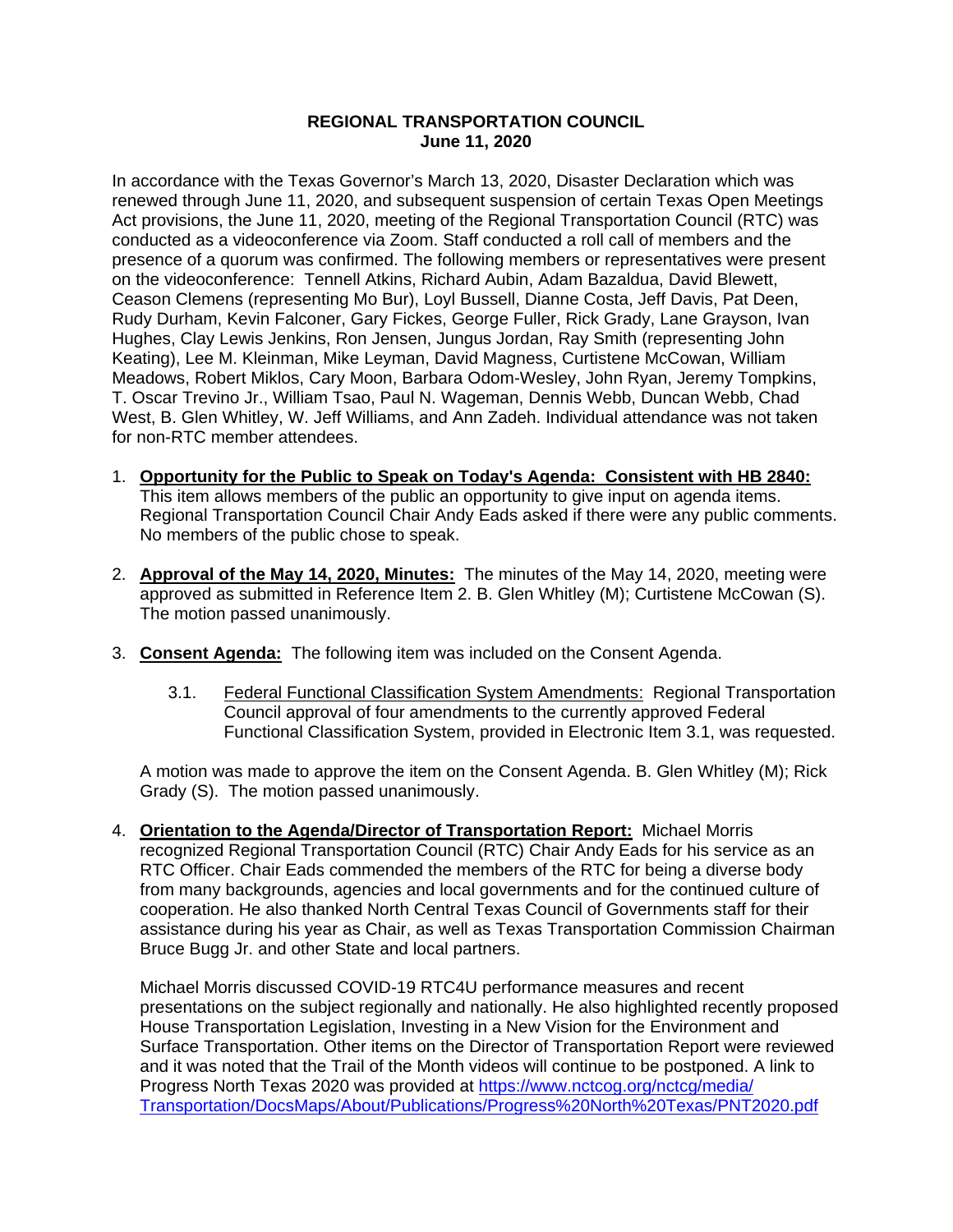and printed copies are available to members upon request. Current air quality funding opportunities for vehicles were provided at [www.nctcog.org/trans/quality/air/funding-and](http://www.nctcog.org/trans/quality/air/funding-and-resources/fundingvehicle)[resources/fundingvehicle](http://www.nctcog.org/trans/quality/air/funding-and-resources/fundingvehicle) and Dallas-Fort Worth Clean Cities events were provided at [www.dfwcleancities.org/dfw-clean-cities-meetings.](http://www.dfwcleancities.org/dfw-clean-cities-meetings) Electronic Item 4.1 contained the latest status report on the current ozone season. Recent podcasts held in collaboration with the North Texas Commission were available at [https://podcasts.apple.com/us/podcast/topic](https://podcasts.apple.com/us/podcast/topic-north-texas/id1485003695#episodeGuid=9db98ebf-23a0-4365-aa17-1e2b3750609b)[north-texas/id1485003695#episodeGuid=9db98ebf-23a0-4365-aa17-1e2b3750609b.](https://podcasts.apple.com/us/podcast/topic-north-texas/id1485003695#episodeGuid=9db98ebf-23a0-4365-aa17-1e2b3750609b) In addition, an east/west equity update was provided in Electronic Item 4.2 and the May online input opportunity minutes were provided in Electronic Item 4.3. The June online input opportunity notice was provided in Electronic Item 4.4. The Public Comments Report was provided in Electronic Item 4.5, recent correspondence in Electronic Item 4.6, recent news articles in Electronic Item 4.7, and recent press releases in Electronic Item 4.8. Theresa Daniel asked for the final results of the Volkswagen funding for air quality. Mr. Morris noted that there are multiple funding opportunities through the Volkswagen funding, many of which are not final, and that staff are continuing efforts to have unused funding allocated to the region. He also discussed interest in preserving the positive outcomes of travel behavior during COVID-19, many of which involve air quality.

5. **2021-2024 Transportation Improvement Program Draft Listings:** Christie Gotti presented the 2021-2024 Transportation Improvement Program (TIP) draft project listings. Development of the TIP document is a cooperative effort among the North Central Texas Council of Governments (NCTCOG), Texas Department of Transportation (TxDOT) districts, local governments, and other transit and transportation agencies. The development process includes the review of existing projects and additional locally funded projects of regional significance with respective entities. Needed revisions to existing project schedules, funding, and/or scopes are made, and project listings are developed. The listings are then financially constrained based on estimated available revenues, and reviewed in comparison to the Metropolitan Transportation Plan and air quality conformity to ensure projects listings are consistent. Public and Committee/Council comment has also been requested on the draft project listings and upon approval will be submitted to the Texas Department of Transportation, Federal Highway Administration, and other federal partners for review. Included in the 2021-2024 TIP are over \$13 billion in improvements, with over half funded federally and the balance funded with State, regional, and local commitments. Transit projects total slightly over \$3 billion. Listings include 962 active projects from 64 implementing agencies. Details of the various funding amounts included in the 2021- 2024 TIP, as well as the development process, were provided in Electronic Item 5.1 and the financially constrained draft project listings for the 2021-2024 TIP were provided at [https://www.nctcog.org/nctcg/media/Transportation/DocsMaps/Fund/TIP/21-](https://www.nctcog.org/nctcg/media/Transportation/DocsMaps/Fund/TIP/21-24TIP/RTC_Action_21_24DraftProjectListings.pdf) [24TIP/RTC\\_Action\\_21\\_24DraftProjectListings.pdf.](https://www.nctcog.org/nctcg/media/Transportation/DocsMaps/Fund/TIP/21-24TIP/RTC_Action_21_24DraftProjectListings.pdf) Only projects in fiscal years 2021-2024 will be included in the new TIP. Projects in fiscal years 2025 and later will be included in Appendix D to allow project development activities, such as environmental clearance to continue. The resolution contained in Electronic 5.2 affirms the RTC's approval of the 2021- 2024 TIP listings and will be used to transmit the document to TxDOT. The timeline for this effort was highlighted. If approved, staff will submit the final 2021-2024 TIP to TxDOT for inclusion in the statewide TIP in July 2020, with Texas Transportation Commission approval anticipated in September 2020. Federal approval is expected in the October/November timeframe. A motion was made to approve the projects and project changes shown in the 2021-2024 Transportation Improvement Program projects listings and R20-03, Resolution Adopting the 2021-2024 Transportation Improvement Program for North Central Texas, which will be transmitted to federal, State, and local impacted agencies. Action also included approval for staff to amend the Unified Planning Work Program and other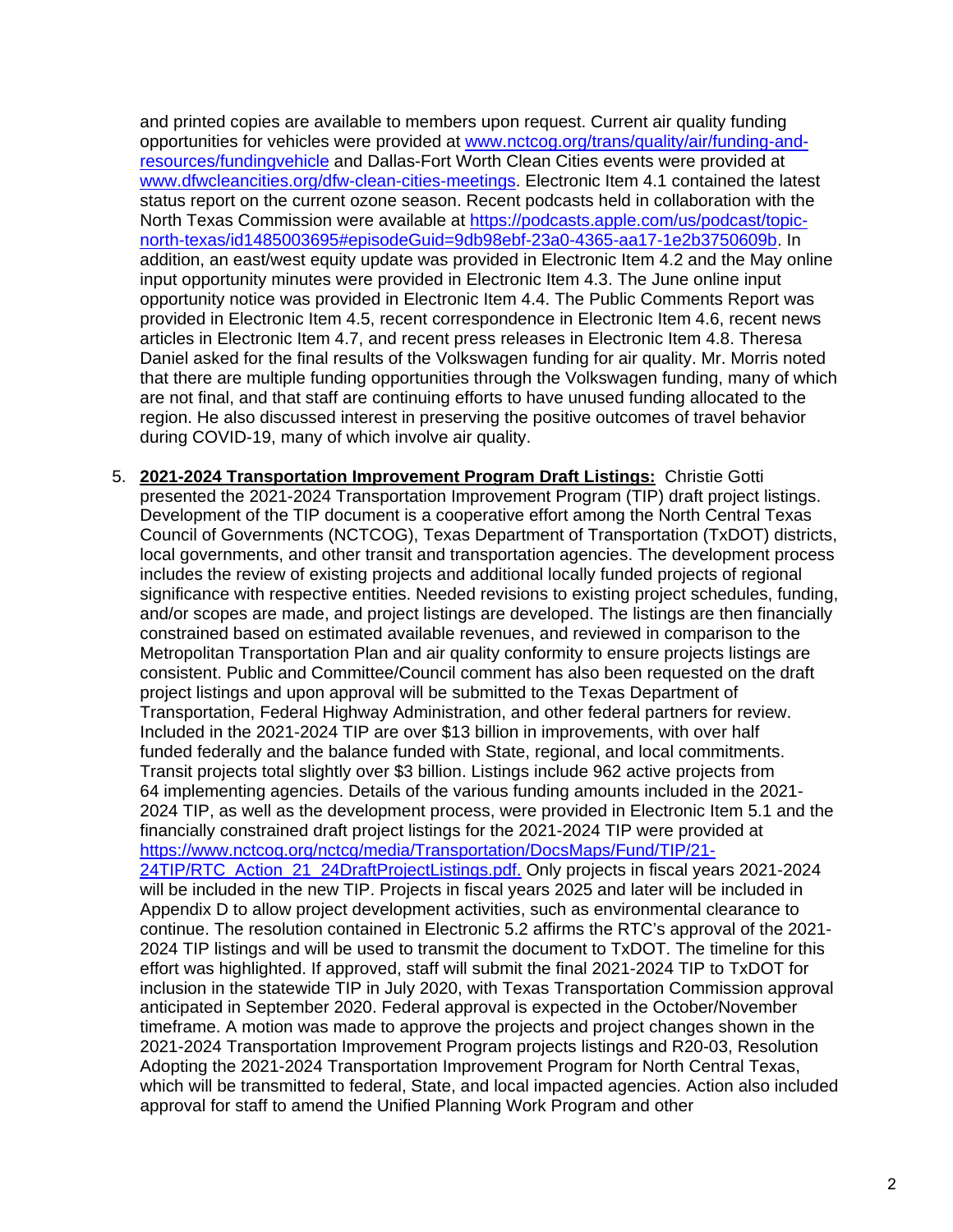planning/administrative documents to incorporate TIP-related changes. Clay Lewis Jenkins (M); Theresa Daniel (S). The motion passed unanimously.

- 6. **Southeast Dallas County Funding Partnership:** Michael Morris provided an overview of proposed funding partnerships with three cities in Southeast Dallas County. For the first partnership, staff initially worked with the City of Balch Springs for several years on a project to aid transportation improvements on a different corridor. Federal funds were not available for the project in time for implementation, so assistance was requested for an alternate project along Hickory Tree Road from Elam Road to Lake June Road. North Central Texas Council of Governments (NCTCOG) staff proposed the Regional Transportation Council (RTC) fund the design of the project with \$500,000 of Surface Transportation Block Grant Program funds. Staff will work with the City to determine the best context for the project and present specific improvements to the RTC in the future. The second proposed funding partnership is with the Town of Sunnyvale and includes two projects: 1) Collins Road from Tripp Road to Town East Boulevard (\$450,000 in Regional Toll Revenue funding for engineering) and 2) Tripp Road from The Falls Drive to Belt Line Road (\$800,000 in Regional Toll Revenues funds for construction). He noted there is significant interest in this project because of maintenance and safety issues. The project will also be labeled with a COVID-19 inventory tag staff is using to track smaller projects to be recognized as part of the COVID-19 Infrastructure Program. For the third proposed partnership, the City of Hutchins has requested assistance for improvements at the intersection of IH 45 and Dowdy Ferry Road. The project addresses two interchanges north of the International Inland Port of Dallas and would improve mobility in the area. The Texas Department of Transportation (TxDOT) is proposing Texas U-turns to help with intersection capacity. Staff is working closely with the district and proposes to fund the project with \$3.7 million of Congestion Mitigation and Air Quality Improvement Program funds (including a State match from TxDOT) with TxDOT funding the design of the project. This project will also be labeled with a COVID-19 inventory tag. A map of the proposed projects was highlighted. A motion was made to approve the partnerships outlined in Electronic Item 6 and to allow staff to administratively amend the Transportation Improvement Program/Statewide Transportation Improvement Program and other administrative/planning documents as needed. Curtistene McCowan (M); Therese Daniel (S). The motion passed unanimously.
- 7. **2021 Unified Transportation Program and Regional 10-Year Plan Update:** Christie Gotti presented information on the 2021 Unified Transportation Program and the Regional 10- Year Plan update. House Bill 20 requires that Metropolitan Planning Organizations (MPOs) develop 10-Year Plans using performance-based planning and project selection methods. This includes projects funded with Category 2 (MPO selected), Category 4 (TxDOT district selected), and Category 12 (TTC selected) funds. The first Regional 10-Year Plan was approved in December 2016 and has been updated each year. Since the last updated in September 2019, staff has been coordinating with the Texas Department of Transportation (TxDOT) in conjunction with the development of the 2021 Unified Transportation Program (UTP) to identify project updates. Initially, new projects were considered, but were unable to be added due to reduced revenue. Projects were scored by North Central Texas Council of Governments (NCTCOG) staff using the same methodology as in previous iterations, and a draft project listing was submitted to TxDOT by its January 31, 2020, deadline. More projects were submitted than the amount of money anticipated to be allocated since funding targets had not yet been received. Once the funding targets were received, staff financially constrained the listings to available funding resulting in the list proposed for approval in Electronic Item 7.1. In addition to developing the 2021 UTP, an update to the 2020 UTP was approved by the Texas Transportation Commission (TTC) on April 30, 2020, in order to fund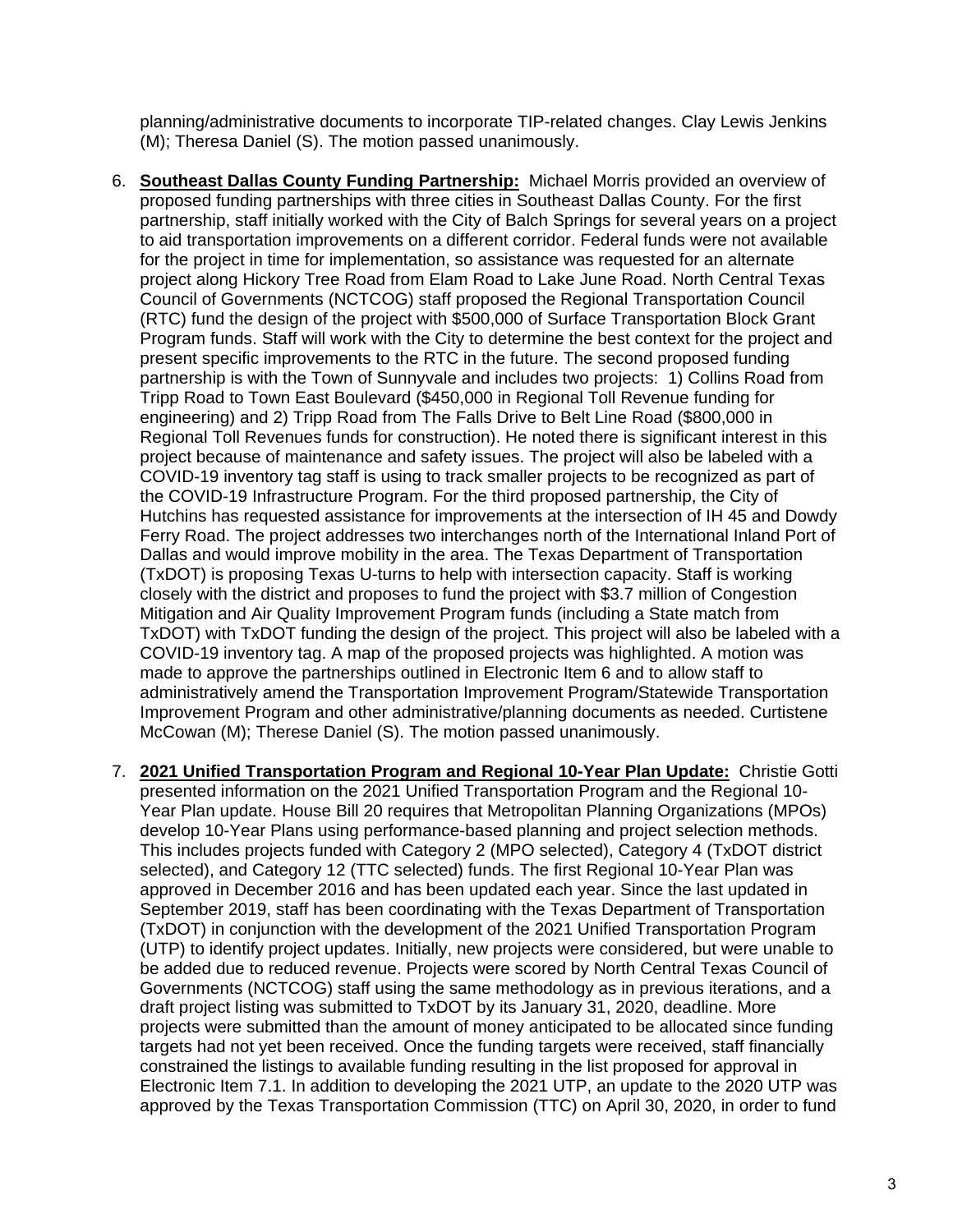the IH 35 project in Austin. In order to fully fund the IH 35 project, the Texas Transportation Commission programmed Category 12 funds that otherwise could have been allocated to other regions in the state. This action, combined with lower than anticipated revenues, has led to a decline in the amount of funding coming to the region through the UTP. Existing projects were funded, but staff was unable to propose funding for new projects or cost overruns on existing projects. In addition, some previously unfunded projects from the previous 10-Year Plan could not be re-funded. Additional information about the project scoring process used for the Regional 10-Year Plan update was highlighted Electronic Item 7.2 and Electronic Item 7.3. Additional projects were received from TxDOT for inclusion in the Corridor Preservation Program, which consists of projects that may be added to the Regional 10-Year Plan for construction in the future and need a preliminary commitment in order to commence preconstruction activities, such as right-of-way acquisition, environmental, or engineering. Some of these projects have been brought in through the latest update, and some that were previously part of the listing are being proposed for construction funding through the latest update. A map identifying the proposed projects for the Regional 10-Year Plan was highlighted. During development of the Regional 10-Year Plan, staff created a set of principles by which to adhere: 1) projects should be included in Mobility 2045, 2) focus on system versus new, stand-alone projects, 3) fully fund existing projects before funding new projects, 4) ensure equity of county allocations, 5) reintroduce toll lanes/tolled managed lanes on selected corridors, 6) re-fund all RTC projects when possible (address in future 10-Year Plan update), 7) ensure all RTC projects are approved in 2021 UTP (including placeholders in Collin County), and 8) projects must be scored and should have a score sufficient to qualify for funding. Ms. Gotti noted staff will continue to finalize project selection/update efforts. In addition, once the TTC makes a decision on Category 12 funding, staff will likely come back to the Surface Transportation Technical Committee and RTC regarding the updates and any resulting shifts to project funding. A timeline for the effort was reviewed. It is anticipated that the TTC will approve the 2021 UTP in August 2020. B. Glen Whitley asked the status of the SH 360/SH 161 North Texas Tollway Authority (NTTA) project and if it should be included in the Regional 10-Year Plan. He also discussed the FM 730 project in Wise, Parker, and Tarrant counties that will relieve traffic from IH 35W, as well as improvements on IH 30 near Linkcrest Drive. Michael Morris noted the SH 360/SH 161 connection is an NTTA project and is not required to be included in the UTP. NTTA staff is sorting its priority projects and is expected to contact staff when it is ready to proceed. The associated projects along IH 20 have been left for TxDOT to manage. NCTCOG will work to advance both projects at the same time while NTTA focuses on the SH 360 and SH 161 connection. NCTCOG staff and TxDOT will work to complete improvements to IH 20 near the new Center Street bridge. Regarding the Tarrant/Wise county connection, there is not sufficient funding to allocate to the project. Staff will work with the RTC Chair and legislative subcommittee on how best to maintain the commitment to formula funds, but significant spade work remains for the project. Judge Whitley asked if the project could be placed in the Regional 10-Year Plan in case additional funding was received. Mr. Morris clarified that the project can only be included if it is funded. NCTCOG staff should ensure the project is being advanced in the Mobility Plan and associated air quality conformity. The IH 30 near Linkcrest Drive improvement is funded and moving towards implementation, and TxDOT Fort Worth is working on the environmental clearance. Rick Grady noted in the Regional 10-Year Plan document, widening of US 75 and use of the lanes in a different manner is defunded. He added, that from Collin County standpoint this roadway is the narrow end of a funnel and causes traffic gridlock for neighboring cities and counties. He requested that the project stay a priority for future funding. Mr. Morris noted the RTC has fully funded US 75 outside the 10-Year Plan with Surface Transportation Block Grant funds, and TxDOT has various designs for the project. Duncan Webb is working with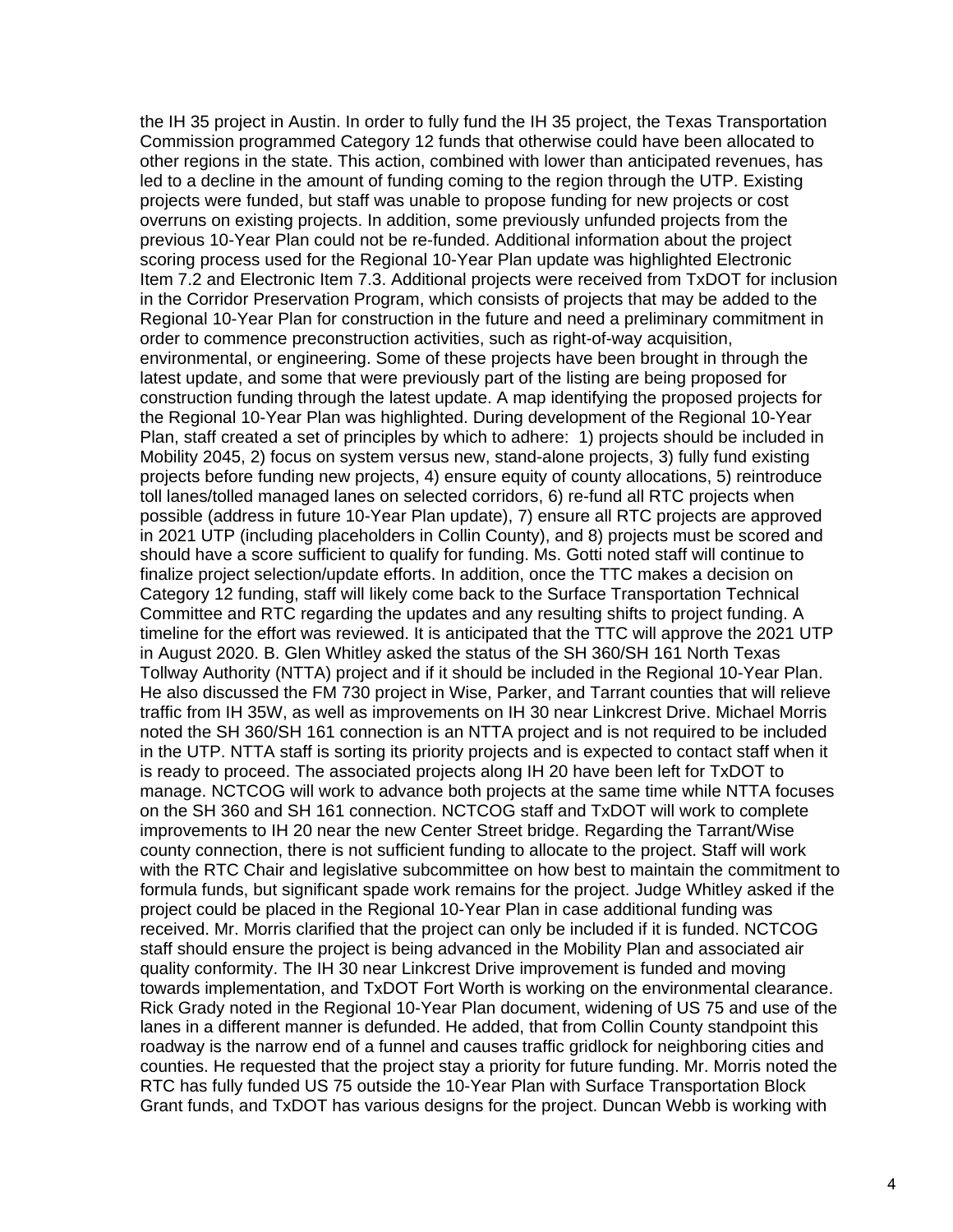the congressional delegation for Collin County because under Section 166 of the US Transportation Code, the only way the project can be funded is to introduce a toll because of the previously funded high-occupancy vehicles (HOV) lane. The congressional delegation and TxDOT legislative division are working with Federal Highway Administration legal staff on a legislative solution. In the meantime, as part of the COVID 19 response, staff would like to get the project to construction. Duncan Webb noted the congressional delegation for Collin County continues to push that it would rather a law be passed to solve the issue on US 75. Mike Leyman asked if NTTA could provide any comment as it relates to the priority of the SH 360/SH 161 project and anticipated construction date. Mr. Morris noted NCTCOG staff will bring the request to NTTA and place the item on the July RTC meeting agenda. A motion was made to approve the Regional 10-Year Plan project listings provided in Electronic Item 7.1 and to allow staff to administratively amend the Transportation Improvement Program/Statewide Transportation Improvement Program and other planning/administrative documents to incorporate these changes. Dianne Costa (M); Rick Grady (S). The motion passed unanimously.

## 8. **Effect of COVID-19 Restrictions on Transportation and Economic Opportunities:**

Michael Morris provided an update regarding progress on the RTC4U information system. In addition, he noted a request for action would be presented for members regarding the North Tarrant Express (NTE)/SH 183 project. He also noted staff actions will be proposed for new items that are were not included previously on the agenda, but for which staff may proceed in the interim. Regional Transportation Council (RTC) ratification of staff actions will be requested at the July 9, 2020, meeting. Mr. Morris discussed the economic impacts of COVID-19 on State revenues and the effort to positively impact employment in the region by working to implement innovative projects. The Texas Comptroller has released interim results from April 2020. States sales tax revenue has decreased by 13 percent, motor vehicles sales and rental taxes by 38 percent, motor fuel taxes by 30 percent, oil production tax by 75 percent, and natural gas by 76 percent. It is anticipated that an updated report will be released in advance of the Texas Transportation Commission meeting in August that will show the impacts to the Unified Transportation Program. He noted this data creates the foundation for the importance of innovate projects. Mr. Morris also presented a funding backstop for RTC consideration. He discussed the North Tarrant Express/SH 183 project south of the Dallas Fort Worth International Airport project. With aviation demand down, it is a good opportunity to get the project to construction. The private-sector provider, Cintra, is in negotiations to advance the project. Staff proposed a \$3,000,000 financial backstop to give confidence to Cintra to begin engineering on Section 2E of the project. It is anticipated that the funding will be repaid to the RTC once the Texas Department of Transportation (TxDOT) formally requests Cintra to begin the design of the project in approximately 3-6 months. Since traditional revenue sources are expected to decrease, there is an opportunity to take advantage of anticipated construction price decreases. Approximately \$162 million in capacity improvements from Cintra for SH 183 are anticipated. The improvements will create a lane imbalance near the DFW Airport, and Cintra has proposed an additional \$860 million to fund Section 2E to balance lanes between SH 121 and SH 161. This project is similar to IH 35W 3C that was grandfathered in and able to be built. In addition, \$270 million is proposed for payment to TxDOT for lane balance improvements east of SH 161 for a total of \$1.3 billion in private sector funds to the region. Mr. Morris noted that he believed there is minimal risk to the financial backstop. Existing Attorney General support of the grandfathered language is helpful, and the project is expected to proceed. Mr. Morris also highlighted other candidate projects in the region that may provide economic opportunities in the COVID-19 environment, including the approximate \$20 billion private-sector, high-speed rail investment between Dallas and Houston and the advancement of the environmental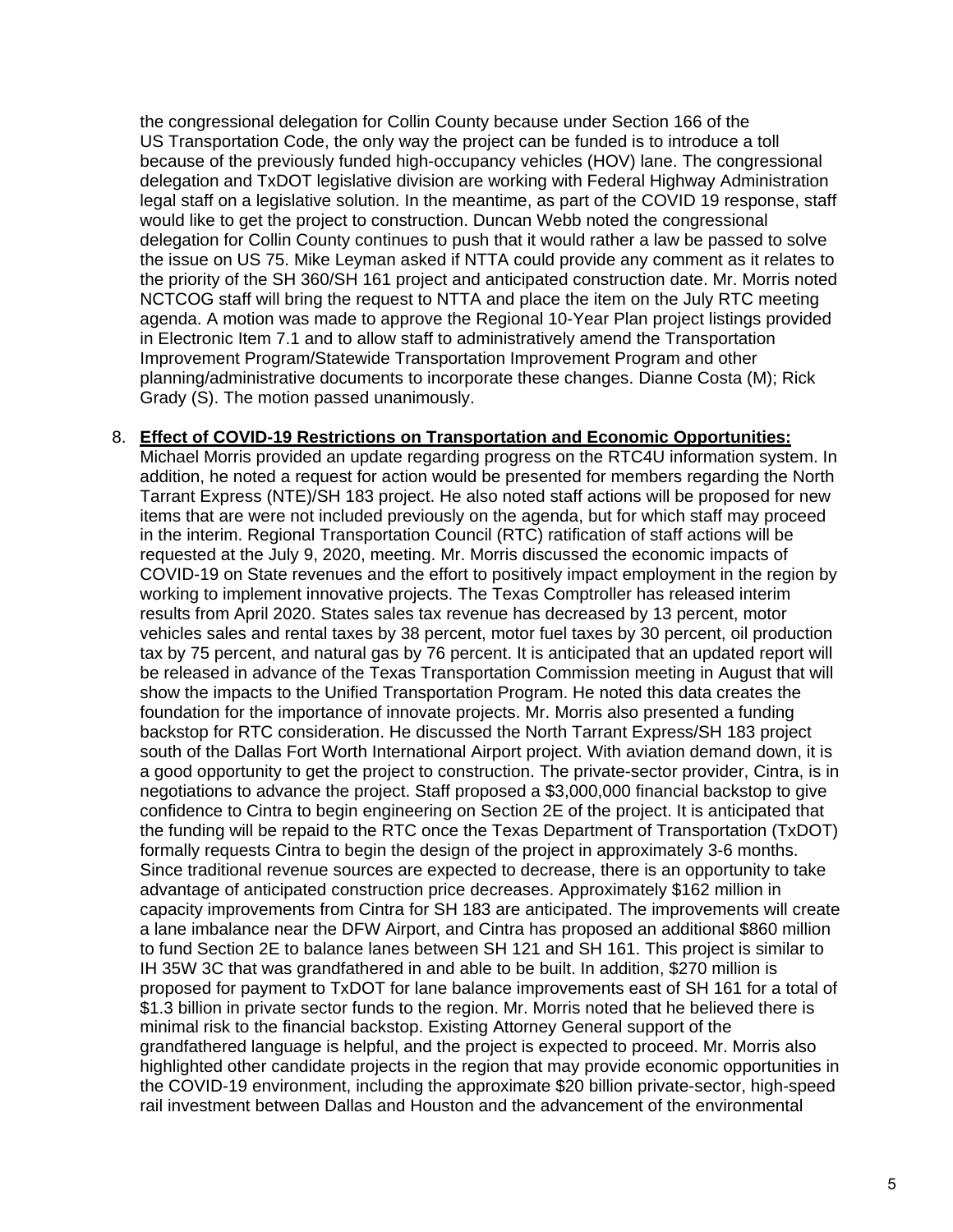document for high-speed technology between Dallas and Fort Worth. Efforts continue on the Virgin Hyperloop One Certification Center and a letter of support from the Governor is anticipated soon. Other candidate projects include autonomous transit, freeway induction loops, SH 183 improvements by the private sector, and the Y Connector. He noted that related projects will be included in the COVID-19 #00X Program to track how the region moved forward with projects through innovation. The first four projects with COVID-19 inventory numbers include: 1) Loop 9 cost overrun, 2) IH 35E at Frankford Road, 3) IH 45 at Dowdy Ferry Road, and 4) Tripp Road. Mr. Morris also discussed an opportunity that staff learned of earlier in the week which contains a transportation component. The National Hockey League (NHL) is holding a competition for cities to host the National Hockey League Hub City Tournament. The Dallas Omi, American Airlines Center, and other facilities throughout the region would be used for lodging, practice, and other related activities. The NHL will be announcing its decision the week of June 22. Since transportation elements are needed as part of the bid to host the National Hockey League Hub City Tournament being submitted in the region, NCTCOG staff proposed a letter of support and financial commitment be provided. The purpose of the commitment is to aid the Dallas Stars and the region to be selected in one of the two host locations. This would have the direct benefit of increasing air travel, hotel stays, and employment of service industry employees, as well as the indirect benefit of aiding the Dallas-Fort Worth region in returning life closer to normalcy amidst COVID-19. Staff will respond by June 15 to allow local sponsors time to include the support in their bid. The Surface Transportation Technical Committee will be asked to endorse staff's action at its June 26 meeting and the RTC will be asked to ratify the position at its July 9 meeting. Mr. Morris also noted that some North Central Texas Council of Governments Air Quality staff are funded out of the Management and Operations Program. The transition between multiyear agreements with the Texas Department of Transportation was not completed in time. The issue is not related to funding, but to timing and cash flow. It is anticipated that the multiyear agreement will be completed in September. Staff action was proposed to advance \$300,000 in RTC Local funds in the interim, so that staff does not have to be furloughed. The Surface Transportation Technical Committee will be asked to endorse the action at is June 26 meeting and the RTC will be asked to ratify the action at its July 9 meeting. A motion was made to approve a \$3 million financial backstop to advance the next phase of the North Tarrant Express (NTE)/SH 183 project in Tarrant and Dallas counties. Clay Lewis Jenkins (M) Gary Fickes (S). Loyl Bussell and Ceason Clemens abstained from the vote. The motion passed unanimously.

9. **Mobility 2045 Update (High-Speed Rail Recommendations) and Metropolitan Transportation Plan Schedule (Postponed at the March 12, 2020, Meeting):** Kevin Feldt presented an overview of Mobility 2045 high-speed rail recommendations requested by Regional Transportation Council (RTC) Secretary Theresa Daniel previously. Various highspeed technology terminology were highlighted explaining the differences in speed and other aspects of conventional passenger rail, higher-speed rail, high-speed regional rail, and high-speed express rail. A comparison of high-speed rail and hyperloop, two of the technologies being investigated in the region, was highlighted. Hyperloop operation resembles on-demand transit service, with an anticipated headway of approximately 2 minutes. Other characteristics, such as top speeds, capacity, and cargo capabilities were presented. High-speed transportation projects included in Mobility 2045 were highlighted, which include three major projects: 1) the Fort Worth to Laredo High-Speed Transportation Study, 2) the Dallas-Fort Worth High-Speed Transportation Connections Study, and 3) the Dallas to Houston High-Speed-Rail Project. The Fort Worth to Laredo High-Speed Transportation Study is a bridge from the Tier 1 recommendations from the Texas-Oklahoma Passenger Rail Study conducted by the Texas Department of Transportation.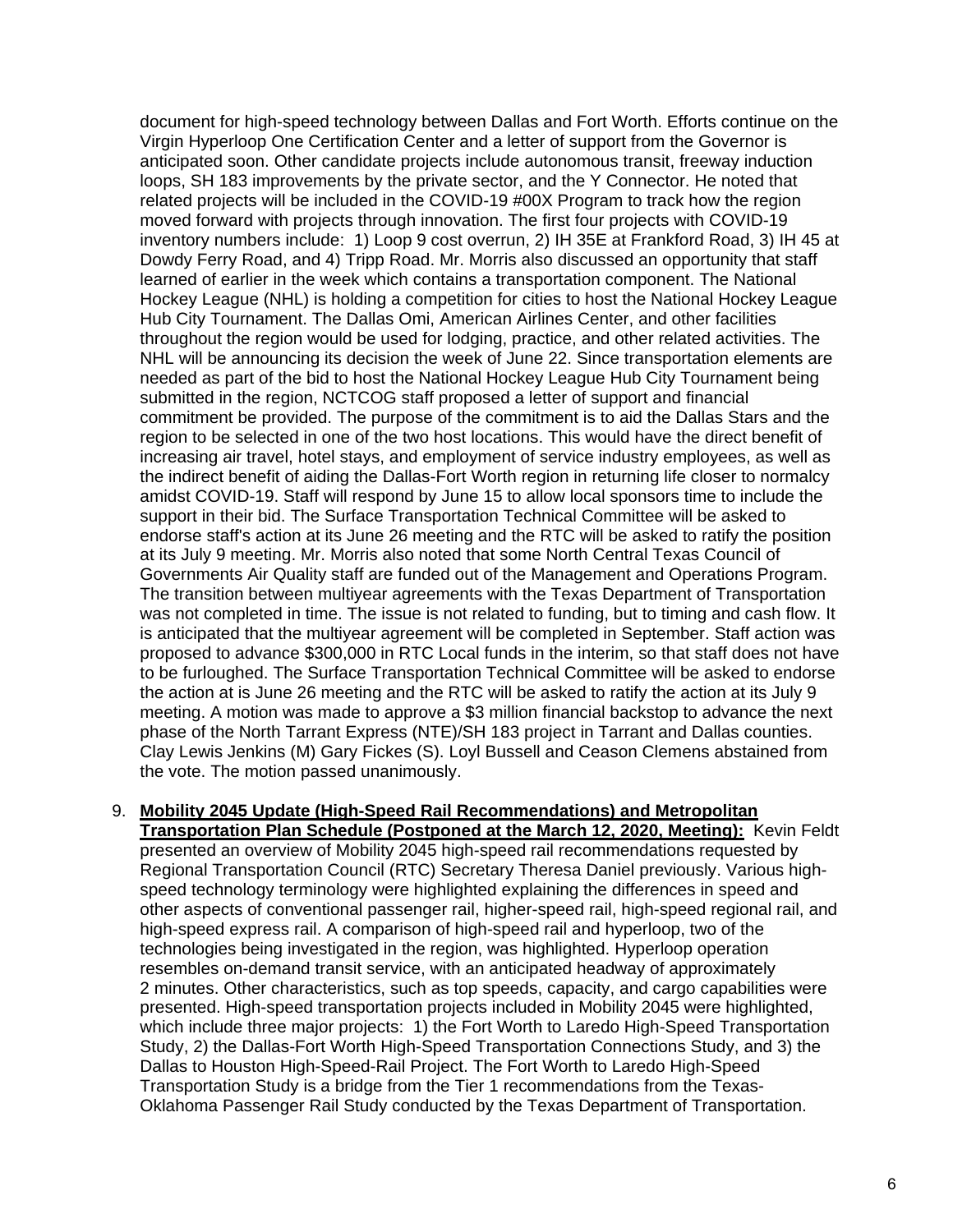Staff reviewed corridors, technologies, and various modes of travel to ensure hyperloop technology was included in the analysis. The final report was submitted in March 2020. For the Dallas to Houston project, a recent public hearing was held at which a petition for rulemaking was granted for a Rule of Particular Applicability allowing Shinkansen N700 series trains to be implemented in the corridor. The Final Rule of Particular Applicability is anticipated later in 2020 in conjunction with the Environmental Impact Statement EIS) Record of Decision. Regarding the Fort Worth to Dallas study, the procurement process has been completed and the study is currently underway. Phase one is the alternatives analysis in which staff will work closely with the consultant. Phase two is the environmental document in which focus will be on connecting with other high-speed projects and transportation access. Coordination with the Federal Railroad Administration and Federal Transit Administration will continue. Mr. Feldt also highlighted a map of high-speed transportation recommendations and potential efforts to extend projects outside of the region to connect to the north and east through Oklahoma City and Tulsa, to the south and east towards Shreveport and Texarkana, and also to Austin and San Antonio to the south. He also noted how the recommendations tie into the intercity passenger rail network vision for the United States.

Kevin Feldt also highlighted efforts to update Mobility 2045. Mobility 2045 was adopted by the Regional Transportation Council (RTC) on June 14, 2018, and federal law requires the region must update its long-range transportation plan every four years. In addition, transportation conformity will expire November 21, 2022. North Central Texas Council of Governments (NCTCOG) staff plan to complete an update of Mobility 2045 in 2022. The update will incorporate the new Transportation Improvement Program. Coordination with partners began in March and will focus on project refinements. The horizon year will remain 2045, and the base year will move from 2018 to 2020. In addition, the update will incorporate revised 2045 demographics as well as a revised 2045 revenue forecast. Mr. Feldt discussed the Mobility Plan foundation and development, as well as the vision to improve the region's mobility today and tomorrow by embracing technology and innovation. Goals for the updated plan remain the same and include mobility, quality of life, system sustainability, and implementation categories. NCTCOG staff has begun identifying objectives for the update, as well as developing performance measures, setting targets and initiating coordination efforts. RTC action regarding the final document is anticipated in June 2022 with transportation conformity anticipated in November 2022. Staff will continue to provide updates to members. Michael Morris added staff will continue efforts to document performance measures that have improved and determine how post COVID-19 travel behaviors that brought about the positive outcomes can be encouraged including telecommuting and remote meetings. Mr. Feldt noted the intention is not to do a plan as usual. As additional data is received in the coming months, staff will have an better understanding of travel behavior and what policies and initiatives can be implemented to reduce automobile and truck traffic and how those initiatives can be implemented in the Mobility 2045 update.

10. **Election of Regional Transportation Council Officers:** Duncan Webb, Chair of the Regional Transportation Council (RTC) Nominating Subcommittee, announced the slate of officers recommended by the Subcommittee for the 2020-2021 term: Chair Roger Harmon, County Judge, Johnson County; Vice Chair Theresa Daniel, Ph.D., Commissioner, Dallas County; and Secretary Ann Zadeh, Councilmember, City of Fort Worth. A motion was made to approve the slate of officers recommended for the 2020-2021 term. Duncan Webb (M); Curtistene McCowan (S). The motion passed unanimously.